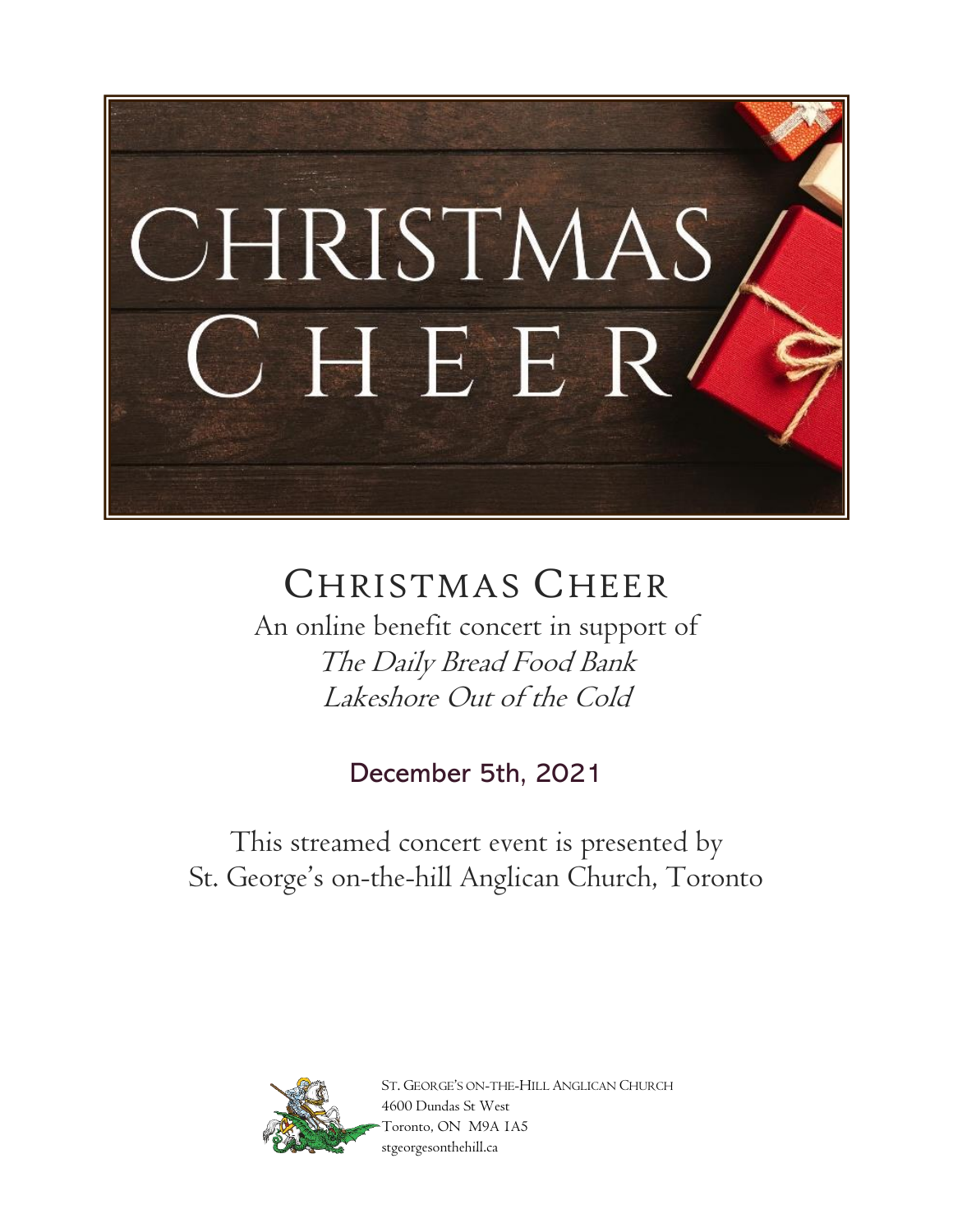# PROGRAMME

Winter Wonderland Felix Bernard, Richard Bernhard Have Yourself a Merry Little Christmas Hugh Martin, Ralph Blane A Holly, Jolly Christmas And The Second Second Second Second Second Second Second Second Second Second Second Second Second Second Second Second Second Second Second Second Second Second Second Second Second Second Second

Oblivion *(with improvised piano cadenza by R. Horvath)* Astor Piazzolla Flor De Lino Hector Stamponi; arr. R. Horvath Street Tango Astor Piazzolla

Crazy Love (Michael Bublé) Van Morrison 3 Miniatures, for Clarinet & Piano Giya Kancheli Meditation, from Thais Jules Massenet

Soledad Astor Piazzolla La Cumparsita Gerardo Matos Rodriguez Chestnuts Roasting on an Open Fire Robert Wells; arr. R. Horvath

Santa Claus is Coming to Town J. Fred Coots & Haven Gillespie **I'll Be Home for Christmas** Walter Kent Blue Christmas Elvis Presley

# FEATURING:

Carlo Berardinucci, vocals Julian Milkis, clarinet András Weber, cello Robert Horvath, piano Ethan Ardelli, drums Attila Darvas, double bass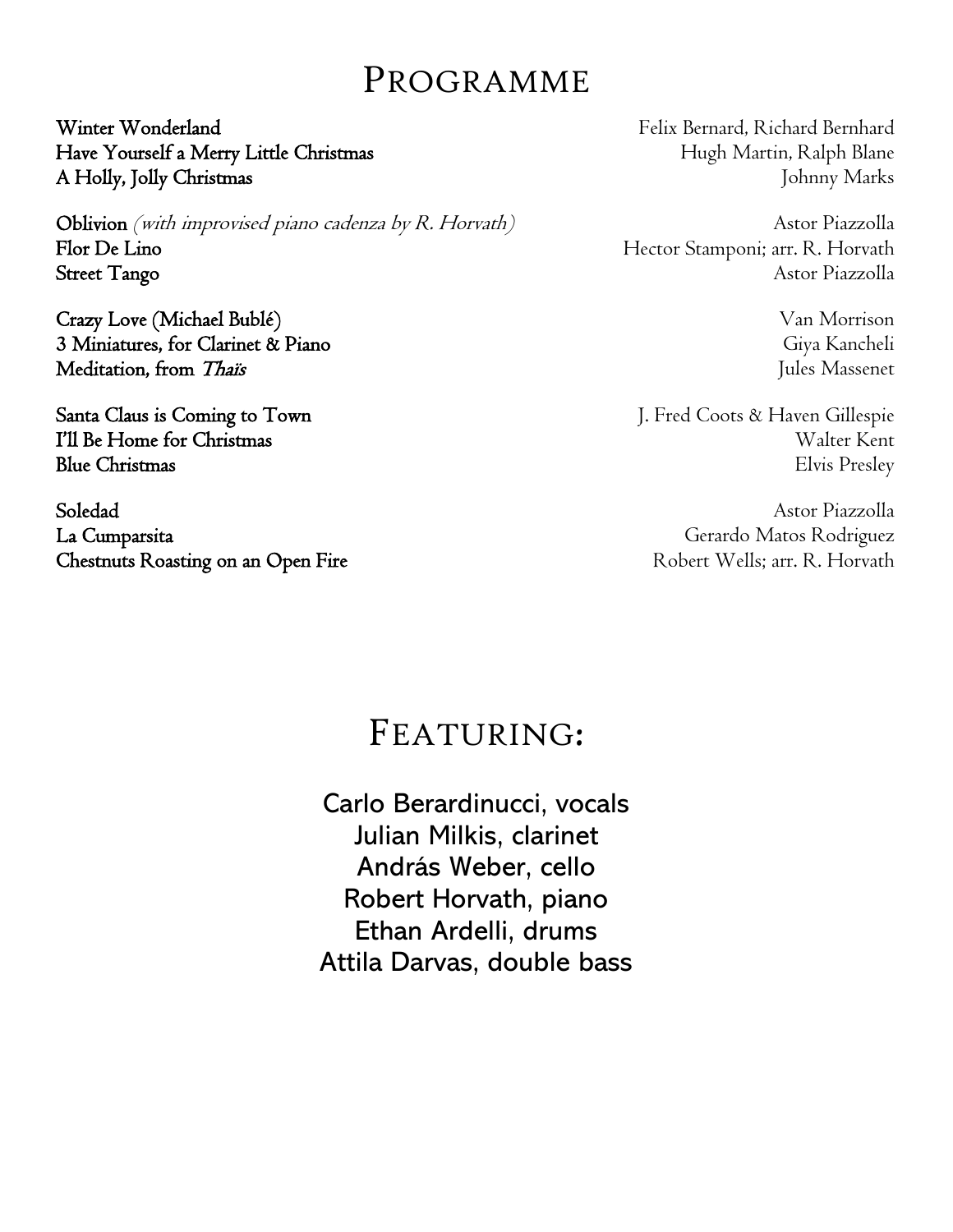### CARLO BERARDINUCCI | biography



Feature engagements with various ensembles as well as regular dates in one of Toronto's hottest martini bars have made Carlo Berardinucci, in a very short while, a favorite with local fans of popular standards and classic crooners.

Along with building a loyal fan base, he has attracted the attention and support of prominent individuals in the city's music industry.

Carlo has sung with some of this country's finest musicians – Dave Young, Norman Marshall Villeneuve, Bernie Senensky, Ross MacIntyre, Pat Collins, Andrew Scott, Nathan Hiltz, George Koller, John Macleod, and Robert Horvath to name a few.

Even though the songs he sings have been borrowed from an earlier era you will not hear the ghosts of singers past. What you will hear is a sound rich in emotion and authenticity. Some of the music is uplifting, some soulful, and some heart-rending but all of it is warm and engaging.

#### JULIAN MILKIS | biography



With a unique, branded sound, a virtuosic technical ease, and a musical imagination that has captivated critics and audiences alike around the world, Julian Milkis carries the rare honour of being the only student of the clarinet legend, Benny Goodman. Mr. Milkis' unique interpretations and artistry have earned him international stature as a dazzling soloist, chamber musician, recitalist and jazz clarinetist, with performances at principal venues on virtually every continent, including the Far East, Europe and the Americas.

His numerous solo appearances include The Toronto Symphony, CBC Vancouver Orchestra, State Symphony Orchestra of Russia (Gosorkestr), St. Petersburg Philharmonic, L'Orchestre Nationale de Lyon, L'Orchestre Colonne, L'Orchestre Symphonique Francaise, and KBS Symphony of Seoul, Korea.

Aside from being an established solo artist, Julian Milkis is a sought-after chamber musician, having collaborated with some of today's leading artists including Yuri Bashmet, Misha Maisky, Alexander Rudin, Polina Osetinskaya, the Borodin String Quartet and the St. Lawrence String Quartet, to name a few. A multifaceted musician, Mr. Milkis is one of the leading voices for his instrument in the field of Jazz.

#### ANDRÁS WEBER | biography



András Weber received his musical training in Budapest, Hungary. His teachers included Emese Molnar, Ferenc Wilheim and Endre Lengyel. His mentor, Janos Starker, has been a major influence in his work. He has been principal cellist with orchestras in: Hungary – Vasas Symphony, National Theatre Chamber Orchestra; in Mexico City – Orchesta Mexicana de la Juventud; and Canada – OJQ, National Chamber Orchestra, Brantford Symphony. He has given concerts in North America, Europe and Asia. He was the winner of DEBUT in Montreal where The Gazette called him a "generously gifted" musician who plays with a "nicely coloured and singing tone."

András has recorded in Hungary and Canada. He was the founding artistic director of the concert series 'Music Alive!', teaches at the Royal Conservatory of Music in Toronto and King's Christian

Collegiate in Oakville. He is the principal cellist of Sinfonia Toronto "premier" chamber orchestra and Canadian Sinfonietta. He is the founding member of the Toronto Piano Trio and was a member of the famed Arthur LeBlanc quartet. He is presently directing the "King's Concert Series" in Oakville.